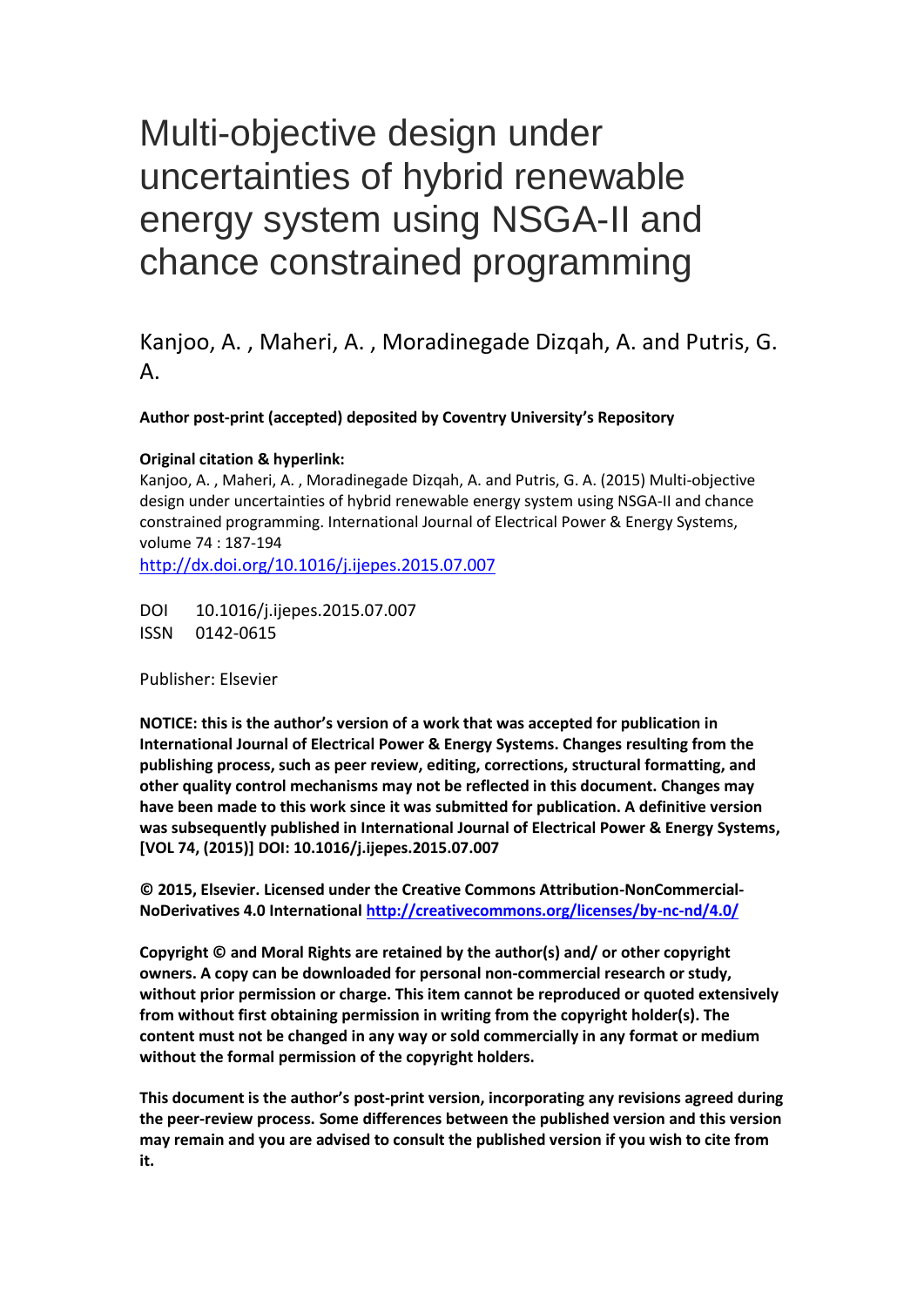## **Multi-Objective Design under Uncertainties of Hybrid Renewable Energy System Using NSGA-II and Chance Constrained Programming**

Azadeh Kamjoo, Alireza Maheri, Arash M. Dizqah and Ghanim A. Putrus Faculty of Engineering and Environment Northumbria University Newcastle upon Tyne, United Kingdom azadeh.kamjoo@northumbria.ac.uk

#### **Abstract**

The optimum design of Hybrid Renewable Energy Systems (HRES) depends on different economical, environmental and performance related criteria which are often conflicting objectives. The Non-dominated Sorting Genetic Algorithm (NSGA-II) provides a decision support mechanism in solving multi-objective problems and providing a set of non-dominated solutions where finding an absolute optimum solution is not possible. The present study uses NSGA-II algorithm in the design of a standalone HRES comprising wind turbine, PV panel and battery bank with the (economic) objective of minimum system total cost and (performance) objective of maximum reliability. To address the uncertainties in renewable resources (wind speed and solar irradiance), an innovative method is proposed which is based on Chance Constrained Programming (CCP). A case study is used to validate the proposed method, where the results obtained are compared with the conventional method of incorporating uncertainties using Monte Carlo simulation.

*Keywords:* multi-objective optimisation; NSGA-II; standalone hybrid wind-PV-battery; reliability; chance constrained programming; design under uncertainties

#### I. INTRODUCTION

Decision making problems can be categorized in two classes based on the number of objective functions that are involved in the problem; single objective and multi-objective. In a single objective problem, the aim is to identify the best solution corresponding to minimising or maximising a single objective function. However, in real life, the decision making process usually involves more than one objective function. Multi-objective problems do not have a single optimal solution but they have a set of compromised solutions between different objective functions known as Pareto set.

In optimal sizing of HRESs, there are normally more than one objective function to be considered. Two important objective functions in the design of a HRES are cost and reliability. Since these objectives are contradicting, a single optimal solution cannot be found (with minimum cost and maximum reliability) and a multi-objective optimisation is needed to find a tradeoff; Pareto set solutions. Several studies have been reported in multi-objective optimisation of HRES considering different objection functions and using various optimisation techniques.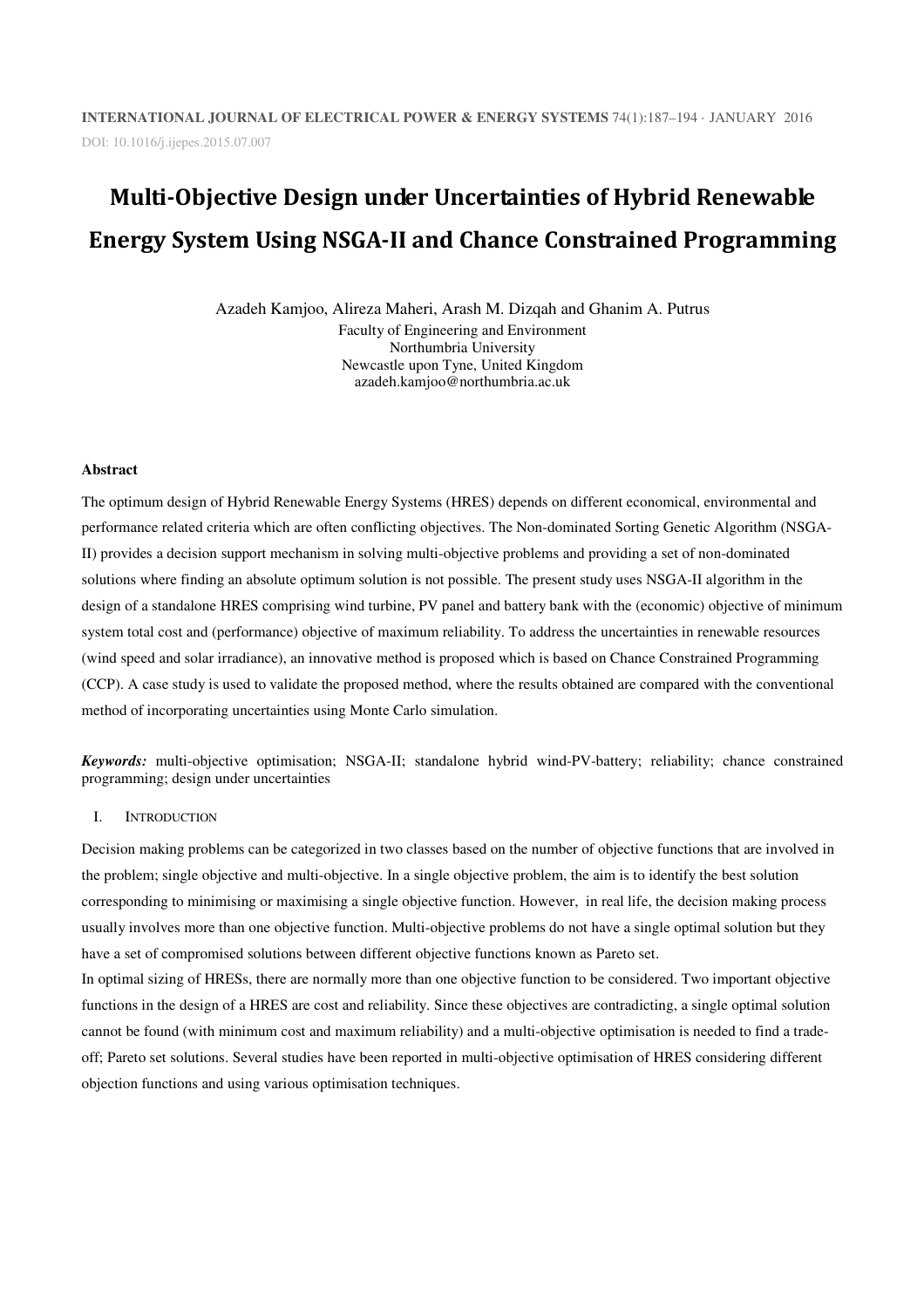DOI: 10.1016/j.ijepes.2015.07.007

 Kaviani et al. [1] used a PSO to optimize a hybrid wind-photovoltaic-fuel cell generation system with the objective of minimizing the annual cost of the hybrid system subject to reliable supply to meet the demand. Diaf et al. [2] analysed the optimum configuration of a stand-alone hybrid photovoltaic-wind system that guarantees the energy autonomy of a typical remote consumer with the lowest levelized cost of energy. The search method was used to analyze different combinations. Kaabeche et al. [3] recommended an optimisation model based on iterative technique to optimise the size of a hybrid wind/photovoltaic system combined with a battery bank with the objective being to minimise the deficiency of power supply and levelized unit of electricity cost.

Bernal-Agustín et al. [4] applied the Multi-Objective Evolutionary Algorithm (MOEA) to the multi-objective design of isolated hybrid systems (photovoltaic–wind–diesel) where the objectives were minimizing the total cost and pollutant emissions during useful life of the installation.

Giannakoudis et al. [5] proposed an optimisation method based on stochastic optimization algorithms (such as simulated annealing) for the design and operation of a hybrid power generation system that consists of PV panels, wind generators, accumulators, an electrolysis apparatus, hydrogen storage tanks, a compressor, a fuel cell and a diesel generator. Genetic Algorithms (GA) proved to be popular in solving optimisation problems. Ould [6] proposed a Pareto-based multiobjective GA for sizing a hybrid solar–wind-battery system with the aim of minimizing the annualized cost and minimizing the probability of loss of power supply.

Montoya et al. [7] presented a hybrid Pareto- based multi-objective meta-heuristic approach to minimize voltage deviations and power losses in power networks, which can be extended to hybrid systems. Yang et al. [8] proposed a GA based optimal sizing technique using typical meteorological yearly data. The proposed optimisation model determines the system optimum configuration which is able to provide the desired Loss of Power Supply Probability (LPSP) with minimum Annualized Cost. The Non-dominated Sorting Genetic Algorithm (NSGA-II) was proposed [9] to perform multi-objective evolutionary algorithms (MOEA) in which an elite-preserving operator gives the best individuals the opportunity to be directly transferred to the next generation. By doing so, a 'good' solution which is found in early generations is never removed from the population unless a better solution is discovered. Katsigiannis [10] used the NSGA-II to design a small autonomous hybrid power system that contained both renewable and conventional power sources with the objectives of minimizing the energy cost of the system and total greenhouse gas emission during the system life time. However, the effects of uncertainties in renewable energy generation were not considered in this study.

Different methods to include the uncertainties in renewable resources in the design of HRES have been reported. Giannakoudis et al [11] considered adding a known disturbance to the design inputs to maintain optimum mix of renewable resources. Nandi et al.[12] assumed that wind speed variation follows the Weibull distribution. Lujano-Rojas el al [13] used time series theory to simulate the uncertainties in wind speed in the design of small wind/battery systems. Usually, the Monte Carlo simulation approach is used in solving probabilistic problems. Given a significantly large sample size, this method can provide highly accurate results. However, the main drawback is the computational burden associated with the large number of repeated calculations [14]. The Chance Constrained Programming (CCP) approach, first introduced by Charnes and Cooper [15] in 1959, is now popular method in solving problems that include random parameters. Its main feature is that it ensures the probability of the resulting decision to comply with the specified constraints [16]. The CCP method has been widely applied in different disciplines for optimisation under uncertainty[17], but very few studies are reported on using this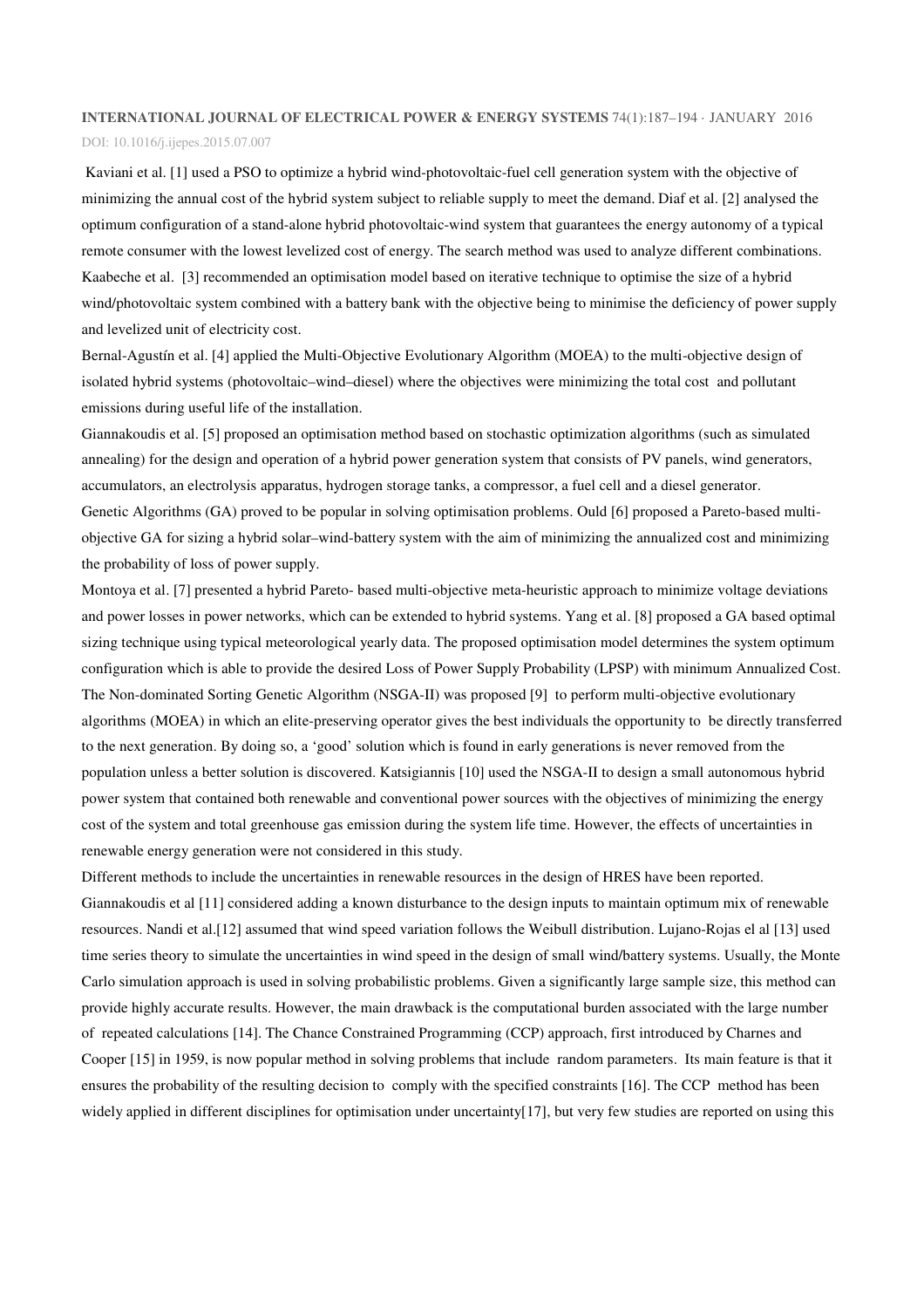DOI: 10.1016/j.ijepes.2015.07.



Figure 1. Concept diagram of HRES

method for the design of HRES. Arun et al. [18] used the CCP approach in the design of a PV-battery system to deal with the uncertainties in the solar radiation. Seeraj et al. [19] used this method to find the battery bank size when renewable energy resource availability, ratings and load demand were assumed to be known.

This paper presents the results of a multi-optimisation NSGA-II based approach for the design of a standalone HRES, shown in Figure 1, considering uncertainties in the resources available. The approach employs the chance constrained programming to deal with the effects of uncertainties in renewable resources instead of common approach of using Monte Carlo simulation. Authors in [20] have shown that chance constrained programming can result in optimum solution for a predefined reliability in a single-objective optimisation problem in design of HRES, however in a multi-objective optimisation problem where there is no predefined reliability, conventionally Monte Carlo simulation is employed. This study proposes a novel method in employing chance constrained programming in multi-objective problems as a substitute of Monte Carlo simulation. The study proposes a method in which chance constrained programing is used as a tool in estimating the expected value of the objective function which is affected by the uncertainties, in other words instead of finding the optimum solution for a predefined value of reliability, chance constrained programing is used to estimate the expected value of the reliability of the design candidates in a multi-objective optimisation problem. To evaluate the performance of the proposed method, the results obtained are compared with those obtained by employing the Monte Carlo simulation.

The outline of this paper is as follows:

The components modelling and cost modelling are presented in sections 2.

Problem formulation and design methodology are presented in section 3.

A case study is described in section 4. Results and discussion are described in section 5 and finally conclusions are presented in section 6.

#### II. COMPONENTS AND COST MODELLING

The HRES design is crucially dependent on the performance of its individual components. Different mathematical models have been proposed to estimate the output power of wind turbine, photovoltaic panel and batteries (considered in this work). The models implemented in this study are chosen with consideration of giving a realistic estimation of the output of each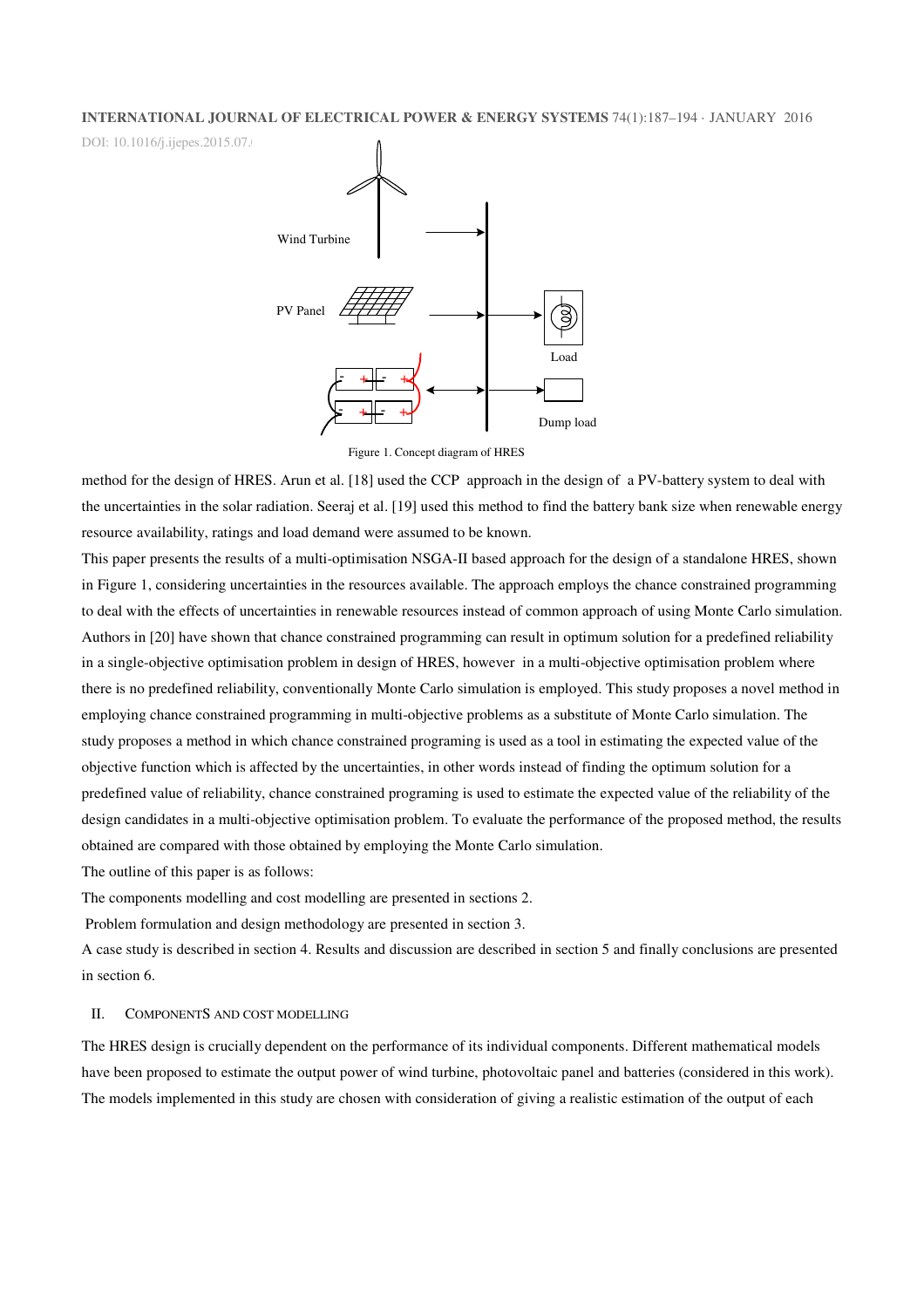#### DOI: 10.1016/j.ijepes.2015.07.007

component without being too complicated with details. The mathematical models of components used in this study are briefly presented in Appendices A. More details on components modelling is discussed in [20] .

In this study the total cost of the system *TC* (of the design candidates) is calculated as the economical measure taking into account the initial capital cost ( $C_{IC}$ ), replacement cost ( $C_{replacement}$ ) and present value of maintenance cost ( $C_{O\&M}$ ). That is:

$$
TC = C_{IC} + C_{replacement} + C_{O\&M}
$$
 (1)

#### *A. Initial Capital Cost*

The initial capital cost consists of the components cost and their installation cost.

$$
C_{IC} = (A_{PV} P_{PV, Nom} C_{Unit, PV}) + (A_{WT} C_{Unit, WT}) + (N_{Bat} C_{Bat} C_{Unit, Bat}) + C_0
$$
\n(2)

 $C_0$ ; the total installation constant cost including the cost of installation of the wind turbine and PV panels and is considered to be 20% of the component cost of the wind turbine and 40% of the component cost of the PV system [3].

#### *B. The Present Value of Replacement Cost*

In this study the only component which needs to be replaced during life time of the HRES is assumed to be the battery bank so this cost is only calculated when the battery bank exists in the configuration.

The replacement cost of the battery bank can be calculated as [3]:

$$
C_{replacement} = N_{Bat} C_{Bat} C_{Unit, Bat} \sum_{i=1}^{N_{rep}} \left[ \frac{I+f}{I+k_d} \right]^{N_i / N_{rep} + I}
$$
(3)

#### *C. The Present Value of Operation and maintenance Cost*

The present value of operation and maintenance cost of the hybrid system is expressed as[3]:

$$
C_{O\&M,HRES} = \begin{cases} C_{(O\&M)_0} \left(\frac{1+f}{k_d-f}\right) \left[1-\left(\frac{1+f}{1+k_d}\right)^Y\right], k_d \neq f \\ C_{(O\&M)_0} Y, \end{cases} \tag{4}
$$

 $C_{(\text{OEM})_0}$ ; the operation and maintenance cost in the first year and can be given as a fraction (*k*) of the initial capital  $\cot C_{IC}$  as:

$$
C_{(\text{OMM})0} = k C_{IC} \tag{5}
$$

The value of  $k$  is assumed to be 1% for the PV system, 3% for wind turbine and 1% for battery bank [3].

#### III. PROBLEM FORMULATION AND DESIGN METHODOLOGY

The proposed technique adopts the non-dominated sorting genetic algorithm (NSGA-II) [9] in combination with the chance constrained programming (CCP) [15] to effectively solve the multi-objective optimisation problem of design of a HRES under uncertainties.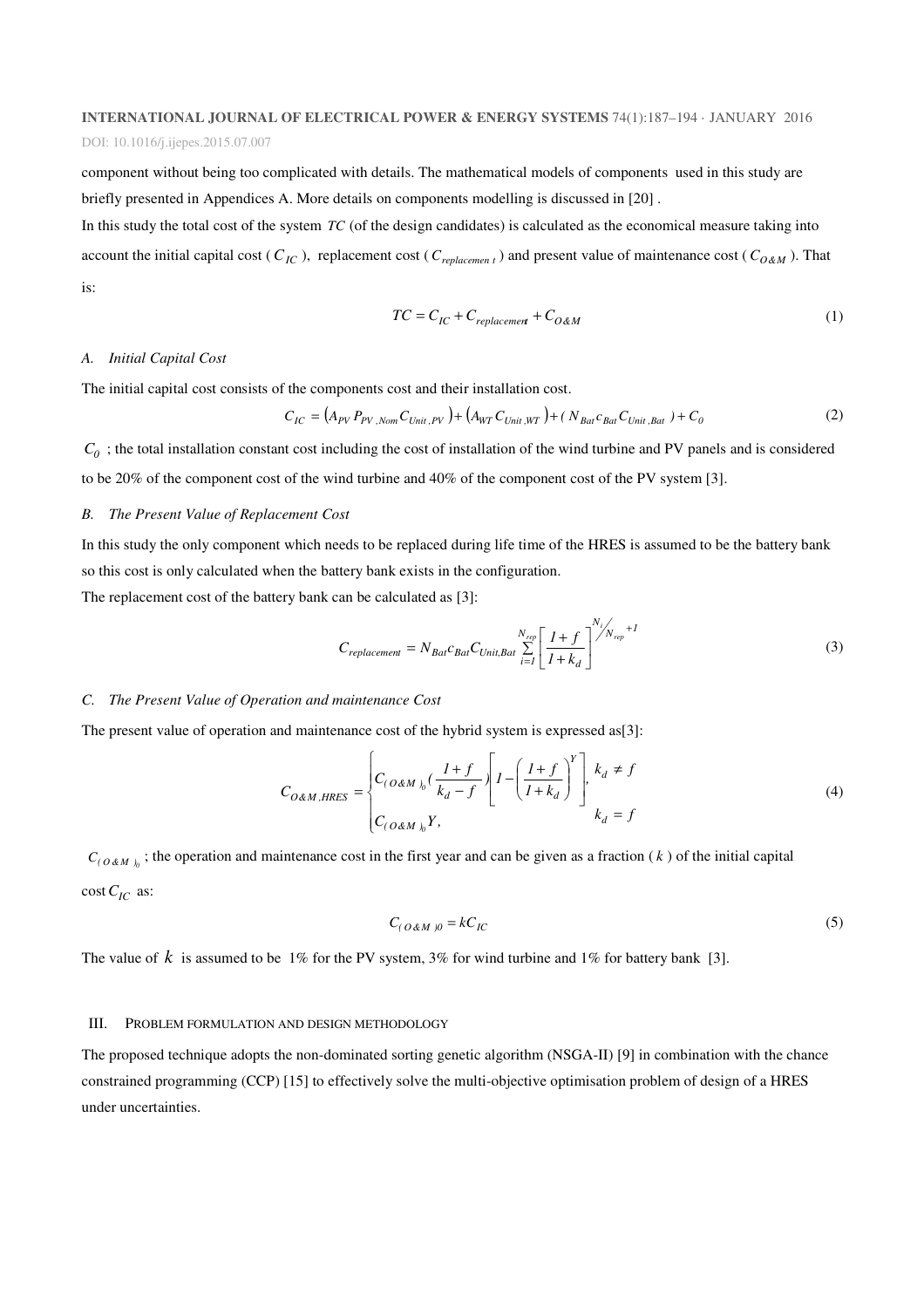DOI: 10.1016/j.ijepes.2015.07.007

The aim is to find the Pareto set solutions based on the desired objective functions using NSGA-II. The NSGA-II provides a very efficient procedure in keeping the elitism optimisation process as well as preserving the diversity which assures a good convergence towards the Pareto-optimal front without losing the solution diversity [21].

The following steps are implemented in the NSGA-II algorithm.

1: Initial population is generated based on defined decision variables and number of populations.

2: Evaluation of each chromosome in terms of defined objective functions. The adopted methods in evaluation the objective functions affected by uncertainties are explained in sub-section (III-A) and (III-B).

3: Set the generation count

4: Prepare the mating pool

5: Perform crossover and mutation operators

6: Evaluation of new offspring in terms of defined objective functions.

7: Perform non-dominated sorting

8: Calculate the crowding distance

9: Perform the selection based on rank. If individuals with the same rank are encountered, crowding distance is compared. A lower rank and higher crowding distance is the selection criteria.

10: Increment the generation count and repeat steps 4 to 9 until the counter reaches the maximum number of generation 11.Generate Pareto set.

The decision variables are the wind turbine rotor swept area ( $A_{WT}$ ), the PV panel area ( $A_{PV}$ ) and the number of batteries

Subject to

where

 $(N_{Bat}).$ 

The optimisation problem can be defined as:

$$
\left\{\n\min_{A_{WT}, A_{PV}, N_{Bat}} \{TC, DPSP\}\n\right\}\n\tag{6}
$$

$$
SOC \geq SOC_{min} \tag{7}
$$

$$
TC = C_{IC} + C_{O\&M} + C_{replacement}
$$
\n(8)

$$
DPSP = \frac{\sum_{i=1}^{h} DPS_i}{\sum_{i=1}^{h} Demon_i} 100
$$
 (9)

As Equation 6 shows, two objective functions have been considered associated with both minimisation of the system total cost (*TC* ) and the deficiency of power supply probability ( *DPSP* ); where *DPS* is the amount of power shortage at each hour and *h* is the total hours under study. Since different applications of HRES need different reliability requirements the trade-off between reliability and cost of the designed system expectedly would result in obtaining different HRES with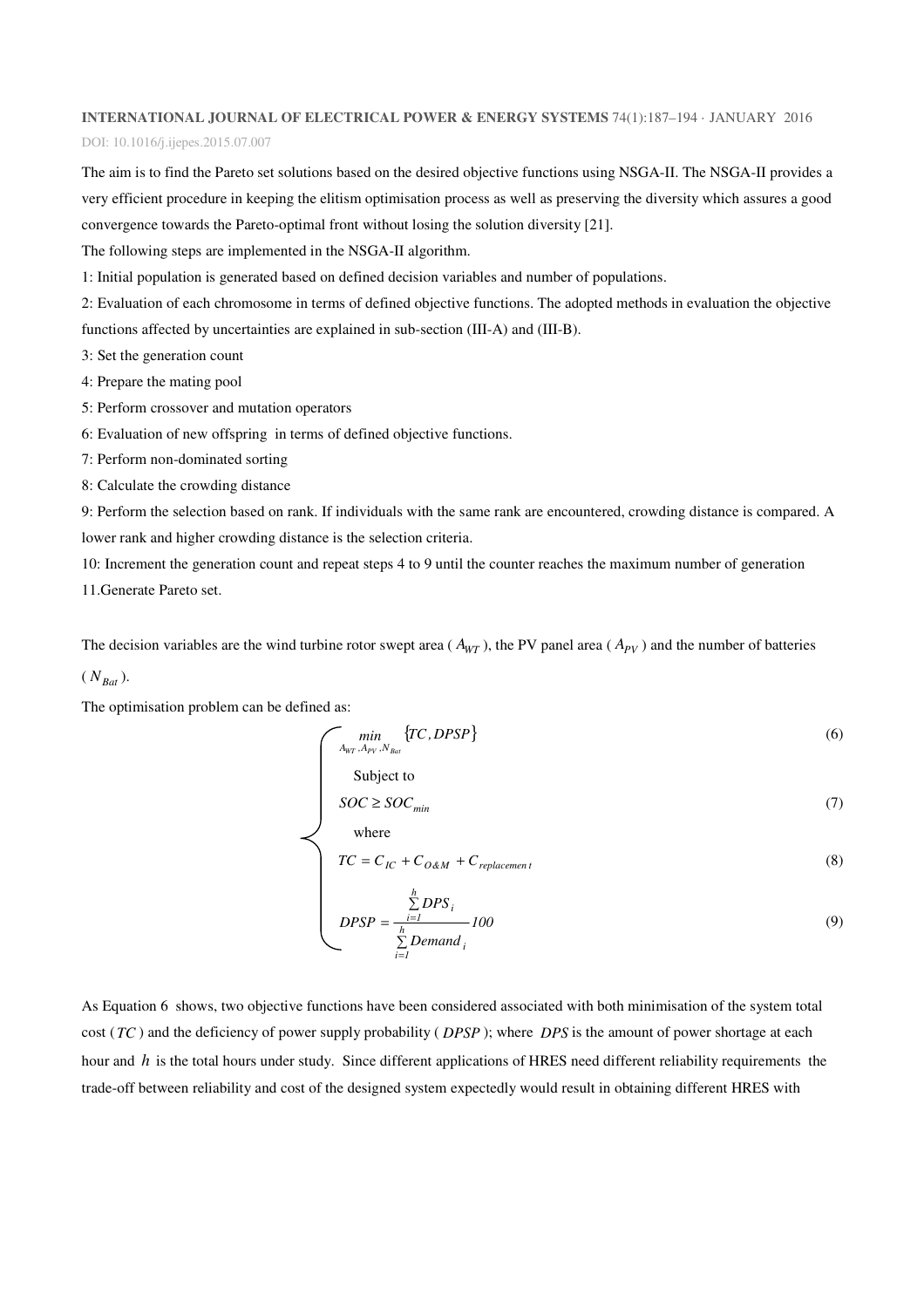DOI: 10.1016/j.ijepes.2015.07.007

reliability values between 0 and 100% and that would be the decision makers choice to choose the design option that suits the application.

The energy balance of the system can be modelled as:

$$
P_{HRES} = \begin{cases} P_{WT} + P_{PV}, & (a) \\ P_{WT} + P_{PV} + P_{Bat} & (b) \end{cases}
$$
 (10)

*(a)* if total power generated by the wind turbine and PV is sufficient to cover the load demand, otherwise

*(b)*  $P_{WT}$  +  $P_{PV}$  is not sufficient to meet the demand and the battery has to supply the difference.

In order to compare the performance of the proposed method, the NSGA-II algorithm objectives affected by uncertainties are evaluated with CCP (explained in section III-A) as well as a conventional method based on Monte Carlo simulation (explained in section III-B).

#### *A. Optimal Estimation of the Objective Functions Affected by Uncertainties Using CCP*

Each design candidate in the main optimisation process needs to be evaluated in terms of the desired objective functions; here these are the total cost *TC( )* and deficiency of power supply probability*( DPSP )* . As uncertainties with renewable resources have direct effects on the second objective function (DPSP); finding an exact value for *DPSP* is not realistically possible. Therefore, this objective function needs to be estimated using stochastic methods, in this study using chance constrained programming.

As *DPSP<sub>estimated</sub>* is completely dependent on the correct estimation of uncertain variables, here the aim would be to estimate the hourly values of  $P_{WT_{t, estimated}}$  and  $P_{PV_{t, estimated}}$ . The estimation problem of  $P_{WT_{t, estimated}}$  and  $P_{PV_{t, estimated}}$  can be written as a chance constrained problem. The aim of this problem would be to estimate the hourly values of  $P_{WT_{t, estimated}}$  and  $P_{PV_{t, estimated}}$  in such way that their sum would have a value with a desired confidence level  $\alpha$ . The estimation problem can be described as a chance constrained problem, as:

$$
Pr(P_{WT_t} + P_{PV_t} \ge P_{WT_{t, estimated}} + P_{PV_{t, estimated}}) \ge \alpha
$$
\n(11)

Following the method proposed by the authors [20], the hourly values of  $P_{WT_{t, estimated}}$  and  $P_{PV_{t, estimated}}$  are extracted and then used to calculate the *DPSPestimated* . As shown in the case study (section IV), this method requires considerably shorter process time as compared with the conventional Monte Carlo simulation.

#### *B. Monte Carlo Simulation*

Monte Carlo simulation is conventionally used to estimate the expected value of the parameters with uncertainties. The performance of the Monte Carlo simulation is dependent on the accurate modelling of uncertainties in the wind speed and solar irradiance. Different approaches are used to model the renewable sources. One of the common approaches is by fitting the uncertainties to known distributions such as Weibull or Beta distributions [22]. However, research show that for some locations (e.g. in the UK), using predefined distributions may not simulate the weather data properly[23]. Erken [24] used different distributions to find the best fitted distribution for each hourly meteorological data. Another method in considering uncertainties is adding a random disturbance to the average values of wind speed and solar irradiance [11]. Lujano-Rojas [13] and Ji [25] used a time series analysis to model wind speed and solar irradiance variations. To obtain accurate modelling of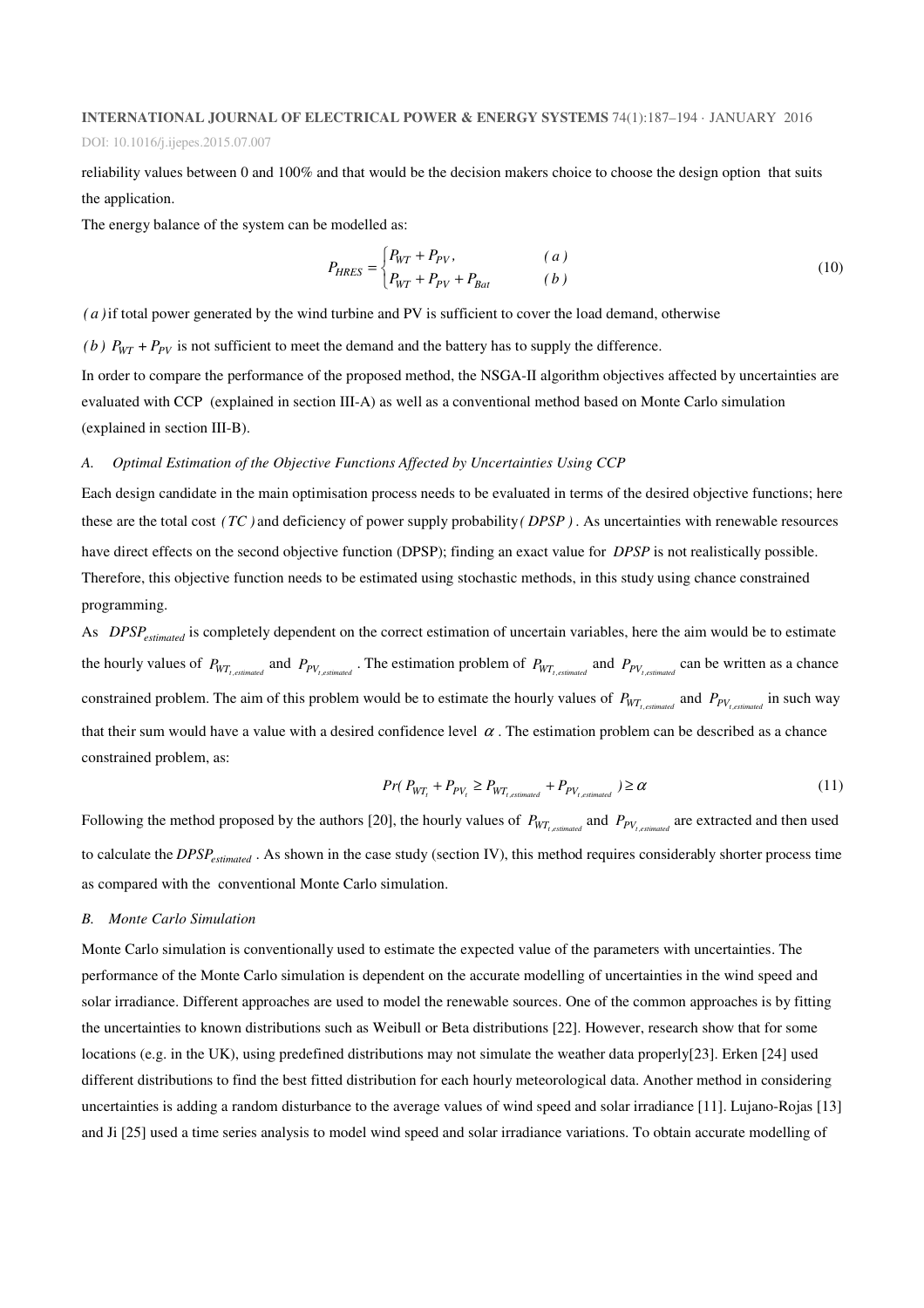|                     | Component Efficiency (%) | Lifetime<br>(vear) | Initial<br>Cost | O &M Cost                                  | Interest Rate   Inflation  <br>$(\%)$ | rate $(\% )$ | Nomial Capacity (Ah)   Nominal Voltage (V) |    | Depth of<br>Discharge $(\%)$ |
|---------------------|--------------------------|--------------------|-----------------|--------------------------------------------|---------------------------------------|--------------|--------------------------------------------|----|------------------------------|
| PV panel            | 12.3                     | 25                 |                 | $600$ (\$/m2) 1\% of price                 |                                       |              |                                            |    |                              |
| WТ                  |                          | 20                 |                 | 700 ( $\frac{\rm S}{\rm m2}$ ) 3% of price |                                       |              |                                            |    |                              |
| <b>Battery Bank</b> | 90                       |                    |                 | 1.5 $(\frac{15}{10})$ 1\% of price         |                                       |              | 40                                         | 24 | 90                           |

Table 1. The components design parameters

wind speed and solar irradiance variations, two methods are used to correlate historical data to known distributions and time series analysis using autoregressive moving average models (ARMA)[26]. Based on the location of the desired site, the performance of different modelling methods should be investigated and the most suitable model selected as the random data generator to model the uncertainties in Monte Carlo simulation. Using these random data generators, the Monte Carlo simulation is repeated enough for each configuration until the expected values of the objective function; here *E*[*DPSP*], is calculated with the confidence level of %90 and variation value of less than %3.

The flowchart of the implemented NSGA-II using adopted methods in evaluation the objective functions affected by uncertainties are explained in sub-section (III-A) and (III-B) is presented in Figure 2.

#### IV. CASE STUDY

The proposed method is used to design a standalone HRES for a household in Kent, UK. The input data for the design are historical hourly data (2000-2008) of wind speed and solar irradiance for 12 months of the year together with typical summer and winter load profiles shown in Figure 3. The load profile is a typical load profile in the UK which is adopted from [27]. Details of technical and economical characteristics of the system components are given in Table I.

The system under study consists of a wind turbine, a PV panel and a battery bank. The wind turbine rotor area is varied in the range from 0 to 154 m<sup>2</sup> (in 10 steps), PV panels area is from 0 to 260 m<sup>2</sup> and minimum number of batteries required to meet the probabilistic constraint is determined for each case. The number of batteries is assumed to vary from 0 to 478. The maximum permitted number of batteries in this study is calculated, using Equation 12, considering required storage for one day of autonomy with highest daily load demand; here typical winter load demand is used.

$$
N_{\text{Bat}} = \frac{LoadS_D}{c_{\text{Bat}} V_{\text{Bat}} DOD_{\text{max}} \eta_{\text{Bat}}}
$$
(12)

where *Load* is maximum daily load  $(W)$ ;  $S<sub>D</sub>$  is the number of autonomy or storage days (in this study considered as 1day);  $V_{Bat}$  is the battery bank voltage in *(V)*; *DOD<sub>max</sub>* is the maximum depth of discharge and  $\eta_{Bat}$  is the battery efficiency. The NSGA-II algorithm is performed for 250 iterations with a population number of 100, the mating pool size is considered as 0.5 of the population, crossover probability pc = 0.9 and mutation probability of  $I/n$ ; where *n* is the number of variables; here 3.

To select the best model for wind speed and solar irradiance in Monte Carlo simulation, the results of ARMA simulation are compared with those obtained from fitting the historical data of wind speed to Weibull distribution and solar irradiance to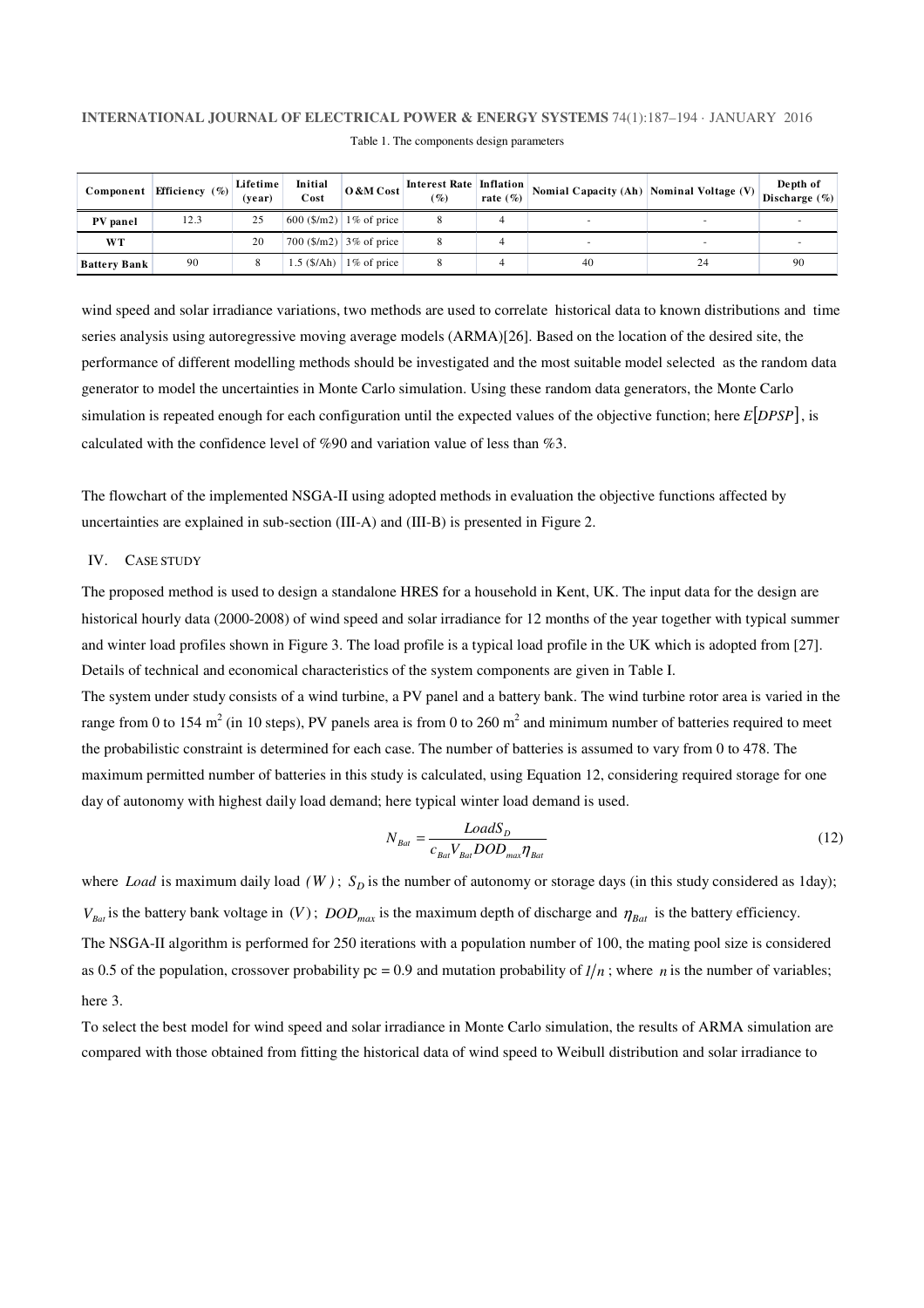DOI: 10.1016/j.ijepes.2015.07.007



Figure 2. Flowchart of NSGA-II using CCP/ Monte Carlo Simulation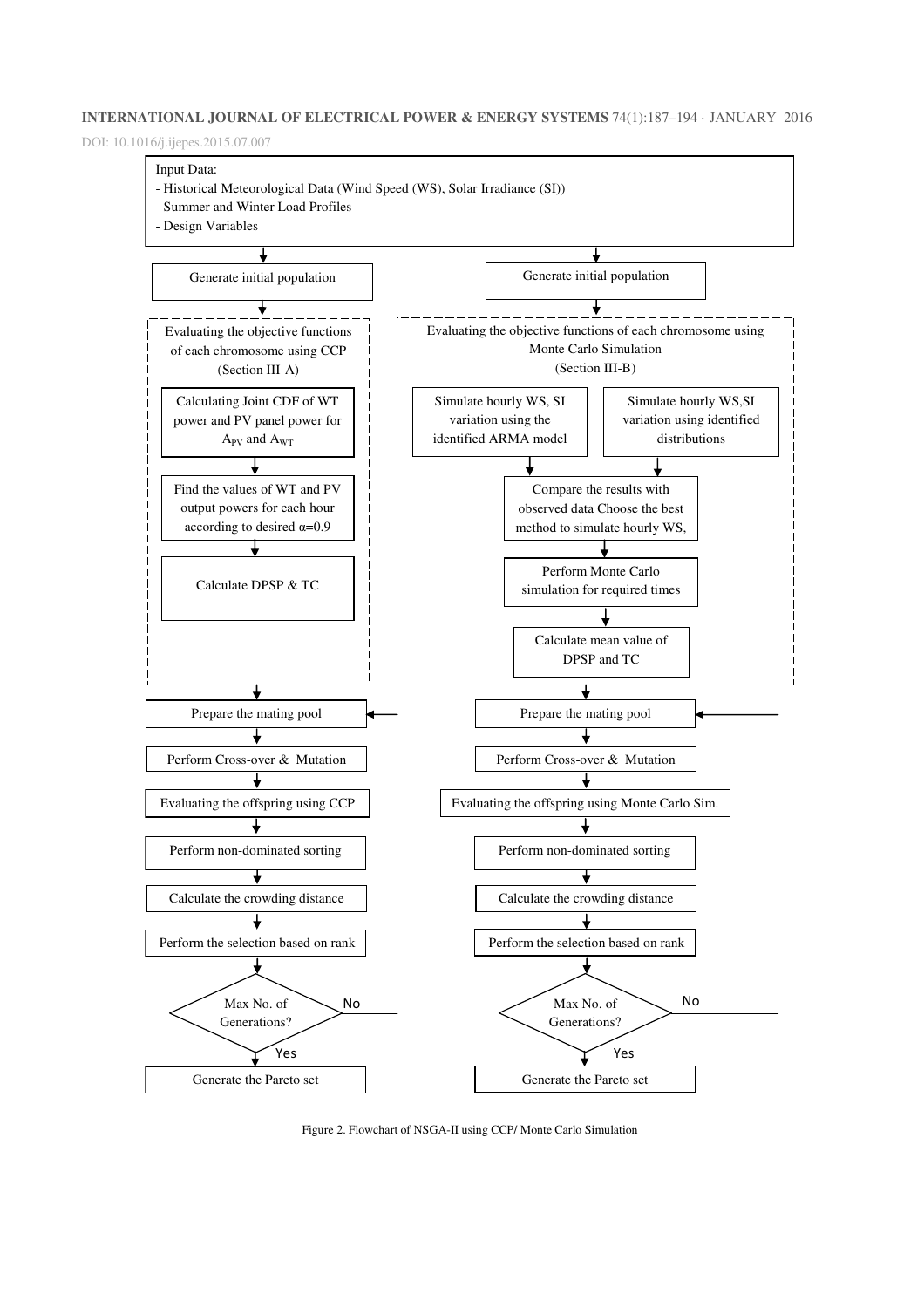DOI: 10.1016/j.ijepes.2015.07.007



Figure 3. Summer and Winter load profiles

Beta distribution. Based on the results presented in [20] Weibull distribution showed better performance in modelling wind speed variation and ARMA simulation is used to model solar irradiance in the desired site.

#### V. RESULTS AND DISCUSSION

The system under study was designed based on the methodologies explained in section III and results are presented in this section.

Figures 4-a and 5-a present a comparison between the initial populations and the final Pareto sets of performing NSGA-II in combination with CCP and Monte Carlo simulation. It can be observed that the NSGA-II with CCP produces more conservative results as compared to the other method, as it results in solutions with higher total cost. However, it obtains better results in high reliabilities close to 100%; with lower total cost of the system.

Figures 4-b and 5-b show how the output of each technique converges to its final Pareto set. As can be seen, in both cases (using the CCP and Monte Carlo simulation), the outputs of the NSGA-II converges to the final Pareto set at generation 150. The final Pareto sets of performing optimisation process using proposed NSGA-II algorithm on the site under study; in combination with CCP as well as Monte Carlo simulation are compared ; Figure 6. The Pareto sets obtained in both cases of employing NSGA-II are well defined and solutions are spread over the reliability axis. It should be noted that a solution with zero total cost is not feasible.

Although using CCP instead of Monte Carlo simulation results in more conservative set of solutions (as shown in Figure 6); the execution time is significantly lower. The calculation time for evaluating the objective function of each chromosome is 11.44 seconds using CCP which is significantly lower than performing the Monte Carlo simulation, which takes 56.81 seconds for each design candidate.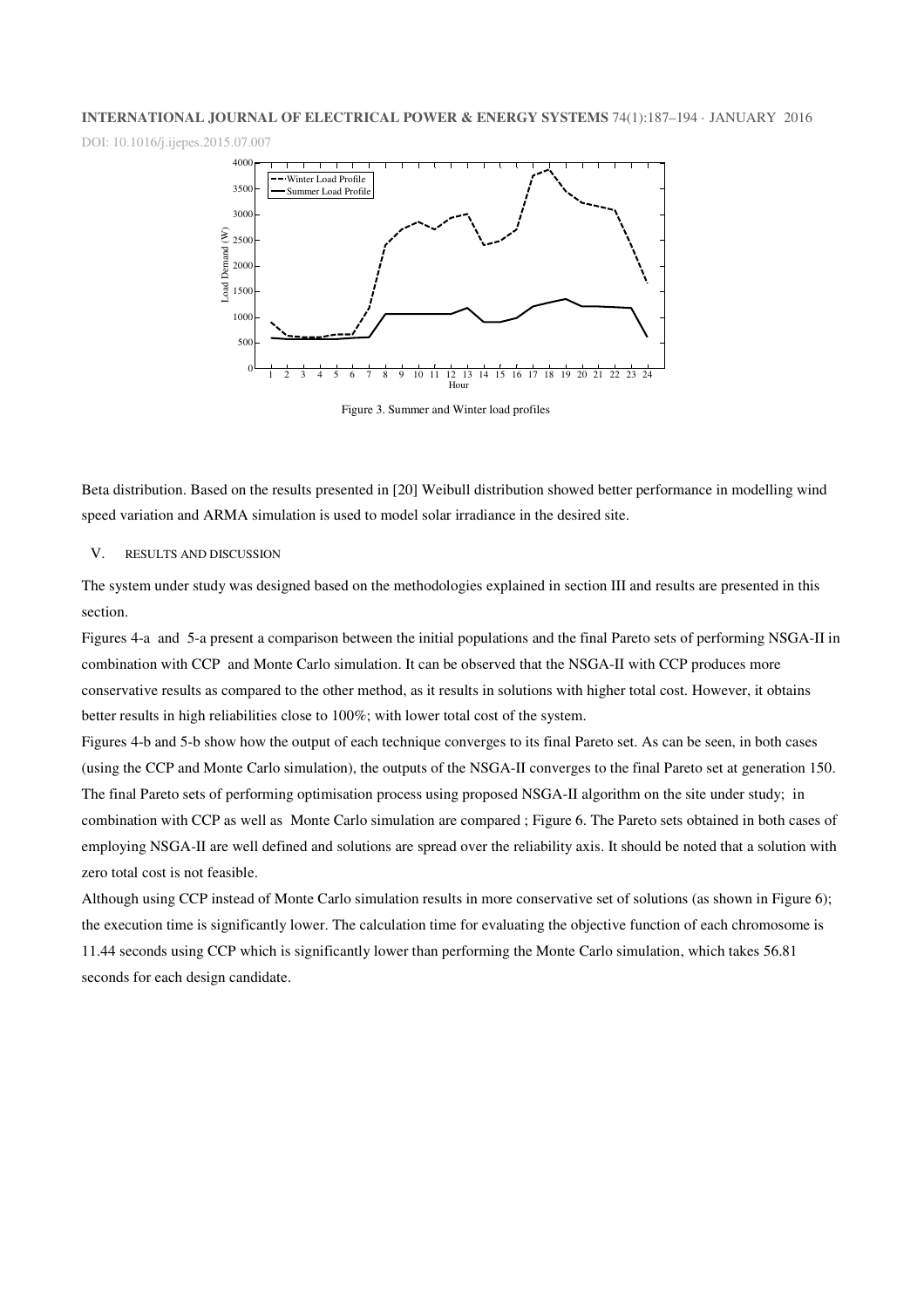**INTERNATIONAL JOURNAL OF ELECTRICAL POWER & ENERGY SYSTEMS** 74(1):187–194 · JANUARY 2016



Figure 6. Comparison between Pareto sets obtained with different optimisation methods

The Figure 6 also shows that maximum deviation between two Pareto sets happens when the DPSP is between 15% to 35%. To help the decision maker to choose the solution which fits the requirements, the output solution of two design methods for reliability of 80% or DPSP of 20% is studied in detail. Design parameters of CCP and the optimum solutions of two design methods are presented in Table 2. To evaluate the performance of each of the selected solutions; Monte Carlo simulation is performed for the simulation number of 2500 runs. A selection of results is presented in Figures 7-8. Figures 7-a and 8-a present the distribution of different blackout occurrence probabilities along the hours of a year. By comparing these two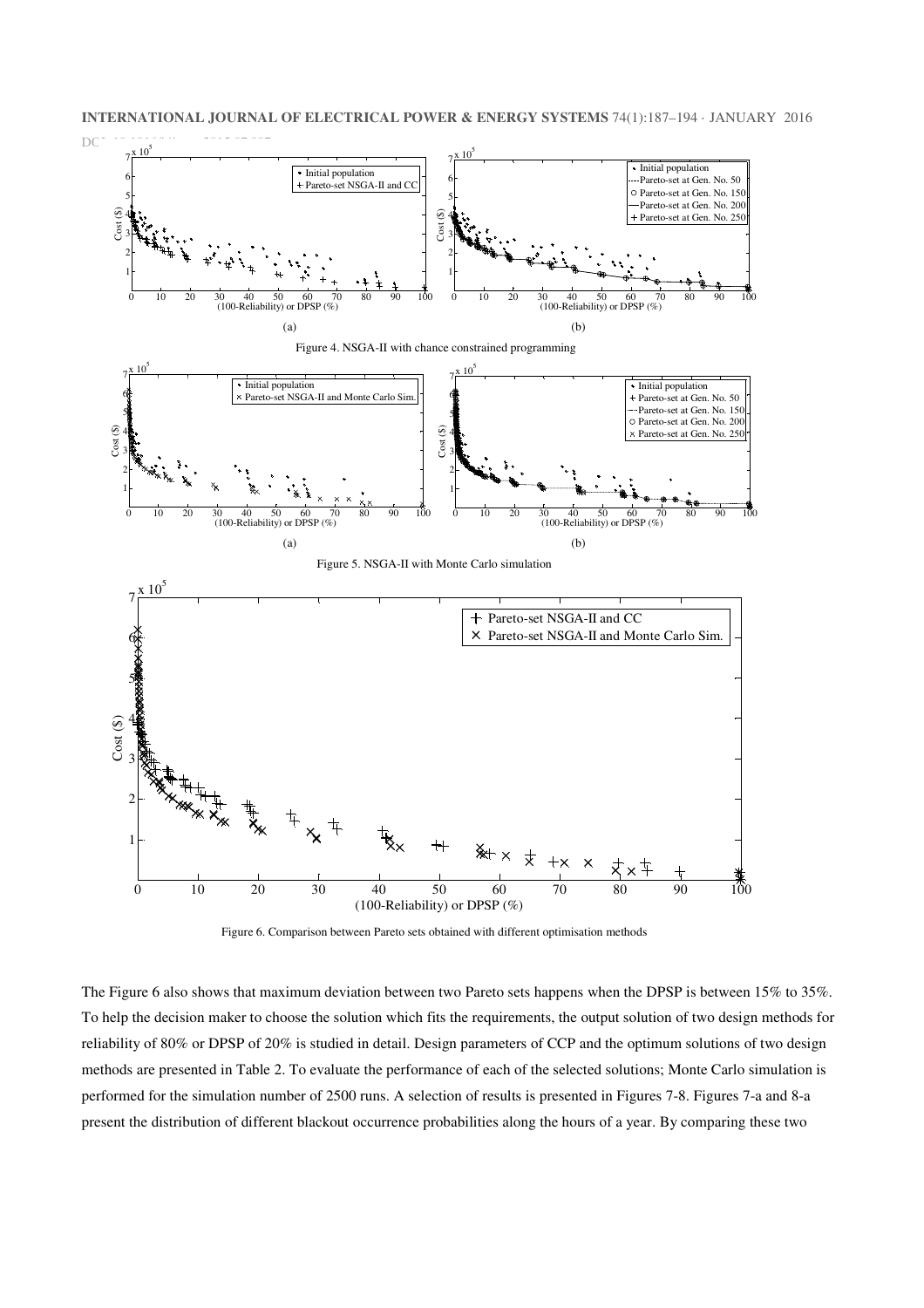DOI: 10.1016/j.ijepes.2015.07.007

graphs one can see that there are more hours in the year with very little chance of having power shortages in solution -1 than in solution-2. It is also observed that the maximum hourly blackout occurrence probability is less in solution-1 than solution-2; 0.6 for solution-1 and around 0.8 for solution-2.

Figures 7-b and 8-b present the average daily probability of blackout occurrence throughout the year. Comparing these to figures shows that in solution-1 the last three months of the year have the highest probability of blackout occurrence which is due higher load demand in winter (see Figure 3) as well as less renewable resources available in these months. However, in solution-2 the second half of the year has higher probability of power loss.

The day that has the largest probability of blackout occurrence in Figures 7-b and 8-b is selected and details of having blackout at each hour of that day is presented in Figures 7-c and 8-c.

Figures 7-d and 8-d show the results of performing Monte Carlo simulation for 2500 times on the hour with most probability of blackout and presents the frequency and load satisfaction percentage for that hour.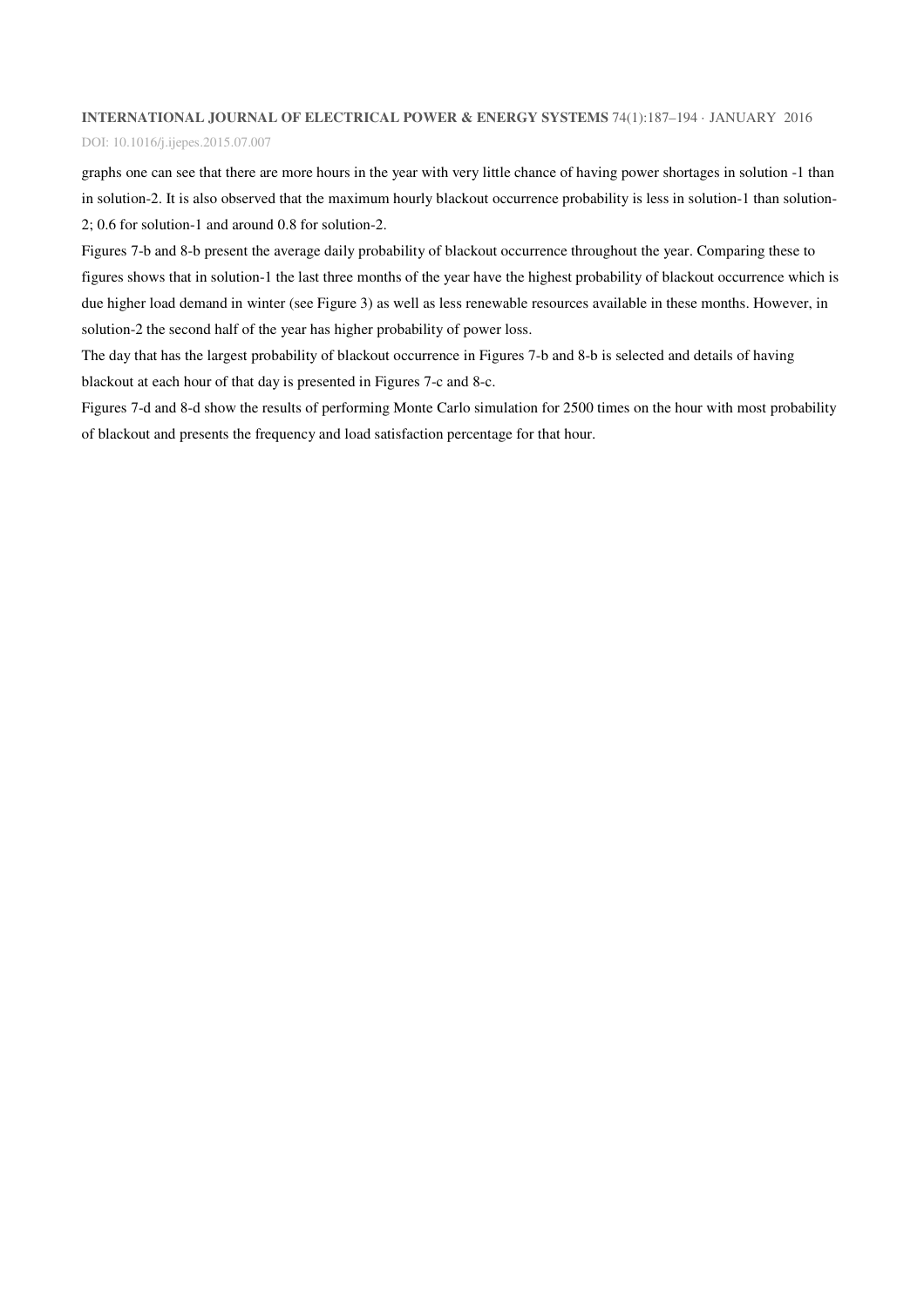DOI: 10.1016/j.ijepes.2015.07.007

| $\alpha$ |                    | NSGA-II and chance constrained programming (Solution-1) |                            | NSGA-II and Monte Carlo simulation (Solution-2) |                    |                            |  |
|----------|--------------------|---------------------------------------------------------|----------------------------|-------------------------------------------------|--------------------|----------------------------|--|
|          | WT Rotor Area (m2) | PV Panel Area (m2)                                      | <b>Number of Batteries</b> | WTRotor Area (m2)                               | PV Panel Area (m2) | <b>Number of Batteries</b> |  |
| 0.9      | 92                 | 26                                                      | 49                         |                                                 |                    | 96                         |  |

Table 2. Optimum solutions of two design methods for reliability=0.8







Figure 8. Monte Carlo simulation results on optimum solution of NSGA-II with Monte Carlo sim. for reliability=0.8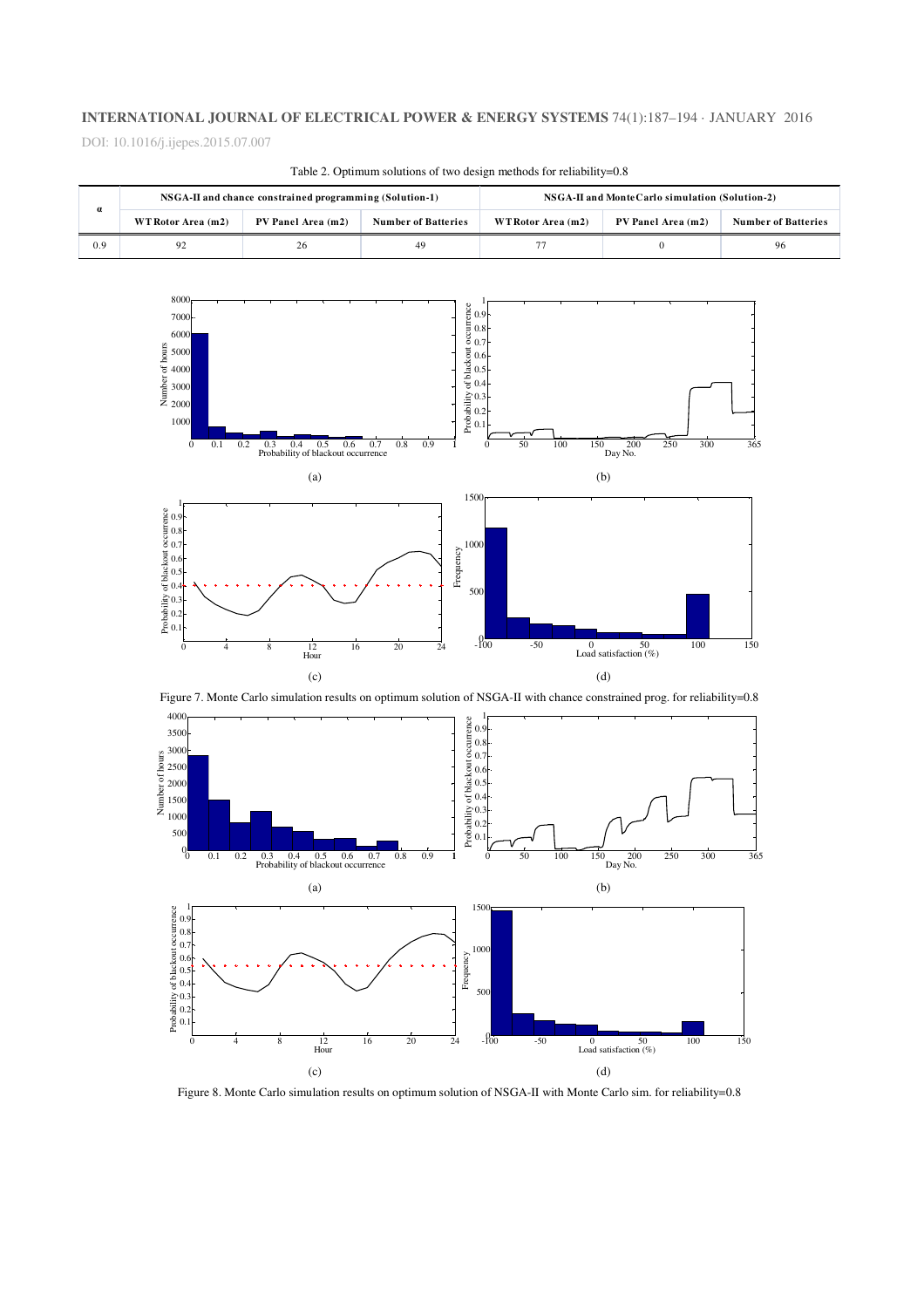DOI: 10.1016/j.ijepes.2015.07.007

#### VI. CONCLUSIONS

This paper proposes a multi-objective optimisation algorithm for optimum economic and reliability oriented design of hybrid renewable energy system. The algorithm takes into account the uncertainties in renewable resources. The decision variables are the wind turbine rotor swept area, the PV panel area and the number of batteries. Two conflicting objectives which are total cost and system reliability are considered. A novel method in using chance constrained programming is proposed in this study to estimate the expected value of the objective function; the reliability of design candidate; affected by uncertain values of wind speed and solar irradiance at each jour under study. This reduces the evaluation time of the design candidate and consequently the run time of the NSGA-II program.

The results obtained by using the proposed method are compared with those obtained using a conventional Monte Carlo simulation. The comparison shows that the proposed method yields conservative results in lower reliability values and better results in high reliability values.

#### ACKNOWLEDGMENT

The authors would like to thank the Synchron Technology Ltd. for their partial financial support of this research.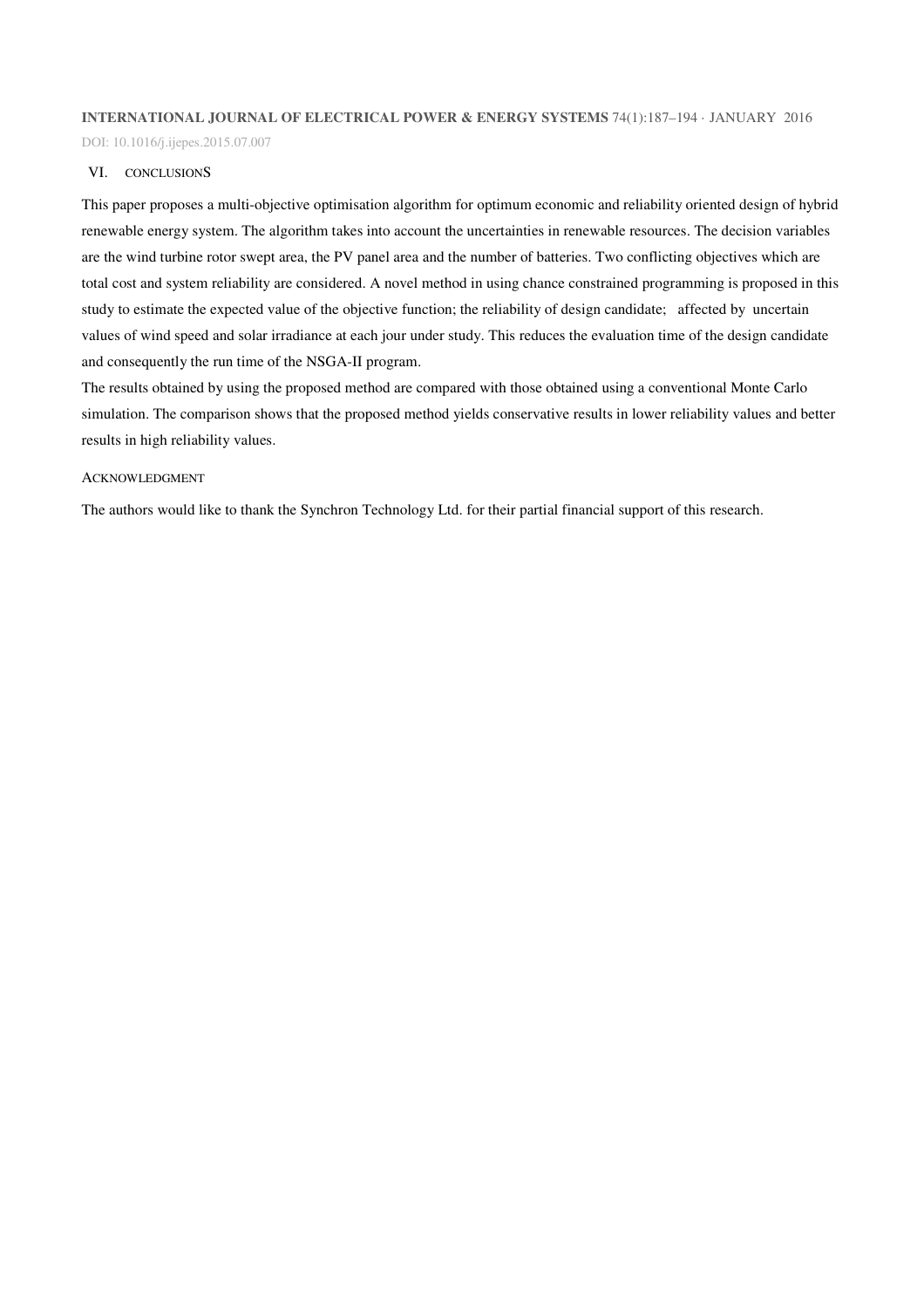DOI: 10.1016/j.ijepes.2015.07.007

### APPENDIX A- COMPONENTS MODELLING

| <b>Table A-1 Wind Turbine Model</b>                                    |                                                                                                                       |  |  |  |  |
|------------------------------------------------------------------------|-----------------------------------------------------------------------------------------------------------------------|--|--|--|--|
| The wind power generated by a<br>wind turbine                          | $P_{WT} = \frac{1}{2} \rho C_p V_w^3 A_{WT}$                                                                          |  |  |  |  |
| The wind speed $V_w$ at the hub<br>height                              | $V_w = V_{ref} \frac{ln\left(\frac{z_{hub}}{z_0}\right)}{ln\left(\frac{z_{ref}}{z_0}\right)}$                         |  |  |  |  |
| The wind turbine power<br>coefficient, $C_p$                           | $C_p = 3.646e^{-7}v_w^6 - 2.95e^{-5}v_w^5 + 0.9088e^{-3}v_w^4$<br>$-0.01295v_w^3 + 0.07874v_w^2 - 0.11v_w - 0.001027$ |  |  |  |  |
| Table A-2 Photovoltaic Panel Model                                     |                                                                                                                       |  |  |  |  |
| The power generated by PV                                              | $P_{\rm PV} = I A_{\rm PV} \eta_{\rm PV}$                                                                             |  |  |  |  |
|                                                                        | <b>Table A-3 Battery Bank Model</b>                                                                                   |  |  |  |  |
| The state of the charge $(SOC)$ ,<br>during the charging process       | $SOC_{t+1} = SOC_t (1 - \delta_t) + \frac{I_{Bat_t} At \eta_C}{c_{Rat}}$                                              |  |  |  |  |
| The battery current $I_{\text{Rat}}$<br>during the charging process    | $I_{Bat} = \frac{P_{PV} + P_{WT} - P_{load_t}}{V_{\odot}}$                                                            |  |  |  |  |
| The state of the charge $(SOC)$ ,<br>during the discharging process    | $SOC_{t+1} = SOC_t (1 - \delta_t) - \frac{I_{Batt} \Delta t}{c}$                                                      |  |  |  |  |
| The battery current $I_{\text{Bat}}$<br>during the discharging process | $I_{Batt} = \frac{P_{load_t} - P_{PV_t} - P_{WT_t}}{V}$                                                               |  |  |  |  |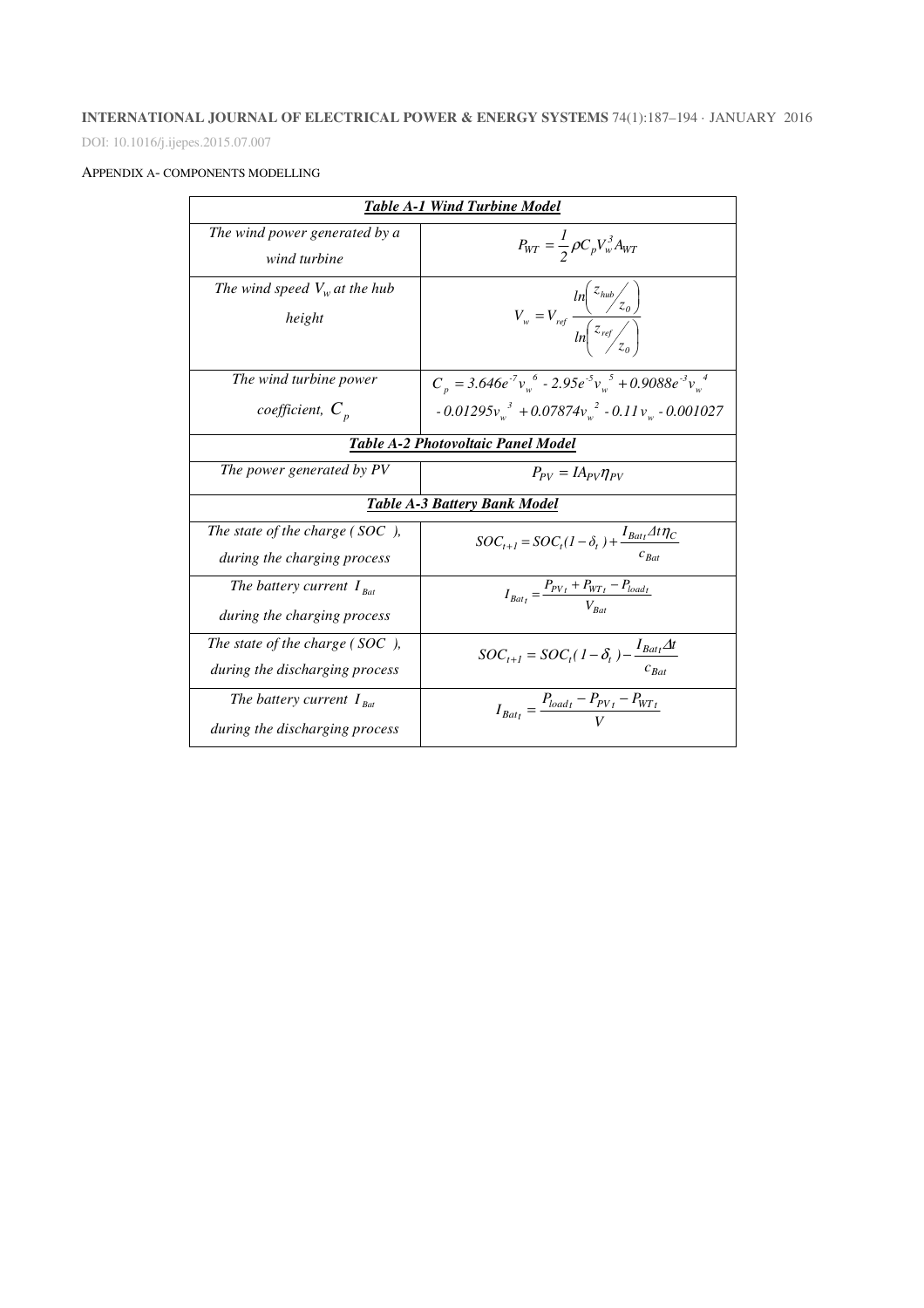DOI: 10.1016/j.ijepes.2015.07.007

#### **Nomenclature**

| $A_{PV}$                         | PV panel area (m2)                             | I                             | horizontal solar irradiance in<br>(W/m <sup>2</sup> )                |
|----------------------------------|------------------------------------------------|-------------------------------|----------------------------------------------------------------------|
| $A_{WT}$                         | wind turbine rotor disk area (m2)              | $I_{\scriptscriptstyle{Bat}}$ | battery current                                                      |
| $C_0$                            | total constant cost including the cost of      | $k_d$                         | annual real interest rate                                            |
|                                  | installation of the wind turbine and PV panels |                               |                                                                      |
| $C_{\text{Bat}}$                 | nominal battery bank capacity (Ah)             | $L_p$                         | system life period in years                                          |
| $C_{IC}$                         | the total cost of the system                   | $N_{\text{Bat}}$              | Total number of batteries                                            |
| $C_{O\&M}$                       | present value of maintenance cost              | $N_{rep}$                     | number of replacements of the<br>battery over the system life period |
| $C_{rep}$                        | the present value of replacement cost          | $P_{\textit{Bat}}$            | battery bank available power (W)                                     |
| $C_{Unit,Bat}$                   | unit Cost of battery bank (\$/Ah)              | $P_{\scriptscriptstyle PV}$   | the PV array output power $(W)$                                      |
| $C_{Unit.PV}$                    | unit Cost of PV panel (\$/m2)                  | $P_{WT}$                      | wind turbine power (W)                                               |
| $C_{Unit, WT}$                   | unit cost of the wind turbine(\$/m2)           | $P_{PV,Nom}$                  | PV panel nominal power (W)                                           |
| $C_p$                            | wind turbine power coefficient,                | $\rho$                        | air density $(1.225 \text{ Kg/m}^3)$                                 |
| $\varDelta$                      | the time step (one hour in this study)         | SOC                           | state of the charge of the battery                                   |
| $\eta_{\scriptscriptstyle PV}$   | efficiency of the PV array and corresponding   | $\mathcal{TC}$                | the total cost of the system                                         |
|                                  | converters                                     |                               |                                                                      |
| $\eta_{\scriptscriptstyle{Bat}}$ | battery efficiency                             | $V_{Bat}$                     | battery voltage                                                      |
| $\eta_c$                         | battery bank charge efficiency factor          | $V_{ref}$                     | the wind speed at the reference<br>height                            |
| $\int$                           | inflation rate                                 | $V_w$                         | hourly average wind velocity (m/s)                                   |
| $\eta_{\scriptscriptstyle PV}$   | efficiency of the PV array and corresponding   | Y                             | system life span in (years)                                          |
|                                  | converters                                     |                               |                                                                      |
| $\eta_{\scriptscriptstyle{Bat}}$ | battery efficiency                             | $z_{hub}$                     | wind turbine hub height                                              |
| $\eta_c$                         | battery bank charge efficiency factor          | $z_0$                         | surface roughness length (m)                                         |
| $\boldsymbol{f}$                 | inflation rate                                 | $z_{ref}$                     | reference height (m)                                                 |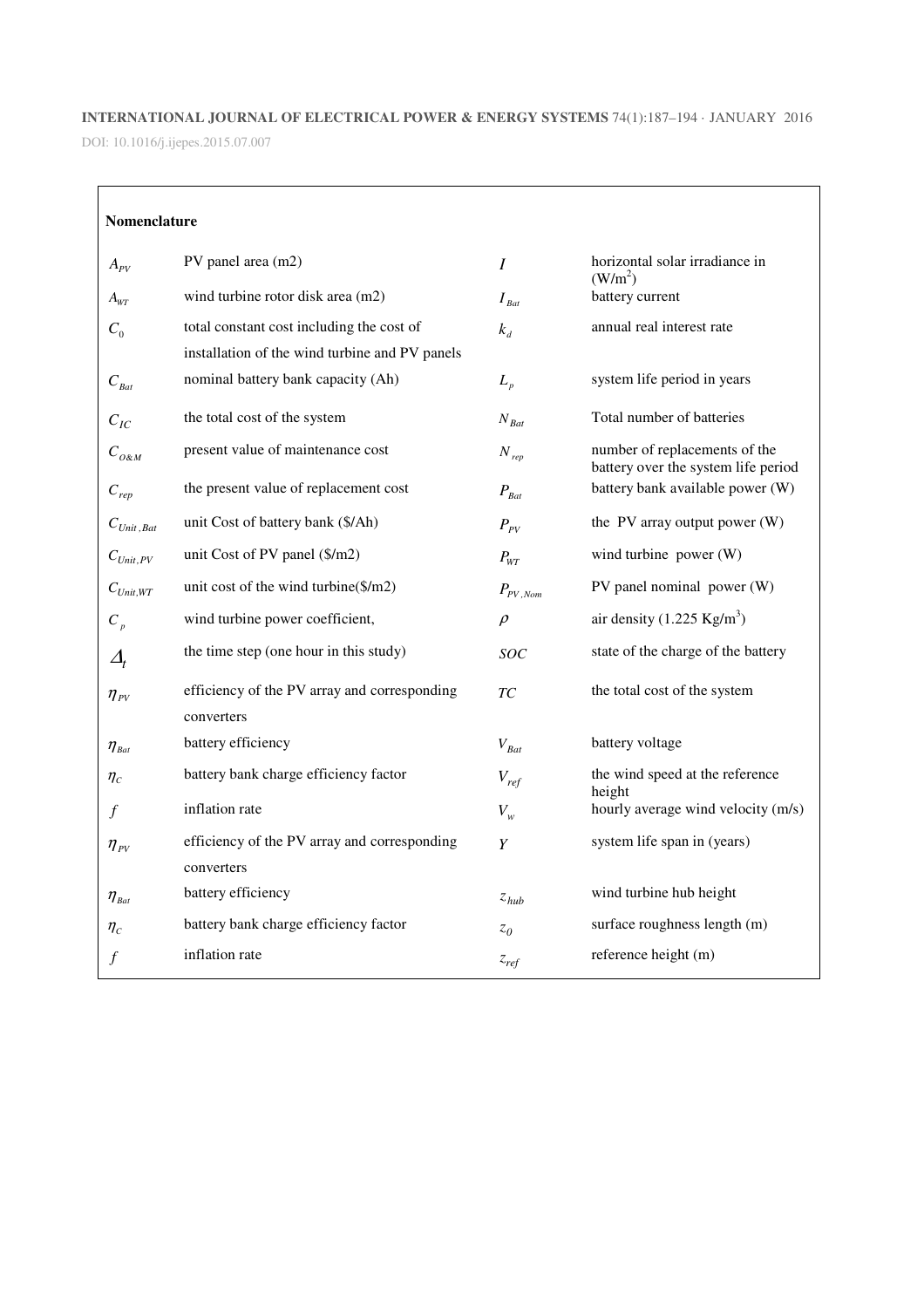DOI: 10.1016/j.ijepes.2015.07.007

#### **REFERENCES**

[1] Kashefi Kaviani A, Riahy GH, Kouhsari SM. Optimal design of a reliable hydrogen-based stand-alone wind/PV generating system, considering component outages. Renewable Energy. 2009;34(11):2380-90.

[2] Diaf S, Belhamel M, Haddadi M, Louche A. Technical and economic assessment of hybrid photovoltaic/wind system with battery storage in Corsica island. Energy Policy. 2008;36(2):743-54.

[3] Kaabeche A, Belhamel M, Ibtiouen R. Sizing optimization of grid-independent hybrid photovoltaic/wind power generation system. Energy. 2011;36(2):1214-22.

[4] Bernal-Agustin JL, Dufo-Lopez R, Rivas-Ascaso DM. Design of isolated hybrid systems minimizing costs and pollutant emissions. Renewable Energy. 2006;31(14):2227-44.

[5] Giannakoudis G, Papadopoulos AI, Seferlis P, Voutetakis S, Ferraris SPaGB. On the Systematic Design and Optimization under Uncertainty of a Hybrid Power Generation System Using Renewable Energy Sources and Hydrogen Storage. Computer Aided Chemical Engineering: Elsevier; 2010. p. 907-12.

[6] Ould Bilal B, Sambou V, Ndiaye PA, Kebe CMF, Ndongo M. Optimal design of a hybrid solar-wind-battery system using the minimization of the annualized cost system and the minimization of the loss of power supply probability (LPSP). Renewable Energy. 2010;35(10):2388-90.

[7] Montoya FG, Banos R, Gil C, Espin A, Alcayde A, Gomez J. Minimization of voltage deviation and power losses in power networks using Pareto optimization methods. Engineering Applications of Artificial Intelligence. 2010;23(5):695-703. [8] Yang H, Zhou W, Lu L, Fang Z. Optimal sizing method for stand-alone hybrid solar/wind system with LPSP technology by using genetic algorithm. Solar Energy. 2008;82(4):354-67.

[9] Deb K, Pratap A, Agarwal S, Meyarivan T. A fast and elitist multiobjective genetic algorithm: NSGA-II. Evolutionary Computation, IEEE Transactions on. 2002;6(2):182-97.

[10] Katsigiannis YA, Georgilakis PS, Karapidakis ES. Multiobjective genetic algorithm solution to the optimum economic and environmental performance problem of small autonomous hybrid power systems with renewables. Renewable Power Generation, IET. 2010;4(5):404-19.

[11] Giannakoudis G, Papadopoulos AI, Seferlis P, Voutetakis S. Optimum design and operation under uncertainty of power systems using renewable energy sources and hydrogen storage. International Journal of Hydrogen Energy. 2010;35(3):872- 91.

[12] Nandi SK, Ghosh HR. Prospect of wind-PV-battery hybrid power system as an alternative to grid extension in Bangladesh. Energy. 2010;35(7):3040-7.

[13] Lujano-Rojas JM, Dufo-LÃ<sup>3</sup>pez R, Bernal-AgustÃn JL. Optimal sizing of small wind/battery systems considering the DC bus voltage stability effect on energy capture, wind speed variability, and load uncertainty. Applied Energy. 2012;93(0):404-12.

[14] Hajian M, Glavic M, Rosehart WD, Zareipour H. A Chance-Constrained Optimization Approach for Control of Transmission Voltages. Power Systems, IEEE Transactions on. 2012;27(3):1568-76.

[15] Charnes A, Cooper WW. Chance-constrained programming. Management Science. 1959;6:73-9.

[16] Li P, Arellano-Garcia H, Wozny Gn. Chance constrained programming approach to process optimization under uncertainty. Computers & Chemical Engineering.  $2008;32(1â€``2):25-45.$ 

[17] Uryasev S. Probabilistic Constrained Optimization: Methodology and Applications. Dordrecht: Kluwer Academic Publishers. 2000.

[18] Arun P, Banerjee R, Bandyopadhyay S. Optimum sizing of photovoltaic battery systems incorporating uncertainty through design space approach. Solar Energy. 2009;83(7):1013-25.

[19] Sreeraj ES, Chatterjee K, Bandyopadhyay S. Design of isolated renewable hybrid power systems. Solar Energy. 2010;84(7):1124-36.

[20] Kamjoo A, Maheri A, Putrus GA. Chance constrained programming using non-Gaussian joint distribution function in design of standalone hybrid renewable energy systems. Energy. 2014;66(0):677-88.

[21] Pires DFo, Antunes CH, Martins AnG. NSGA-II with local search for a multi-objective reactive power compensation problem. International Journal of Electrical Power & Energy Systems. 2012;43(1):313-24.

[22] Karaki SH, Chedid RB, Ramadan R. Probabilistic Performance Assessment of Autonomous Solar-Wind Energy Conversion Systems. IEEE Transactions on Energy Conversion. 1999;14(3).

[23] Dizqah AM, Maheri A, Busawon K. An assessment of solar irradiance stochastic model for the UK. Environment Friendly Energies and Applications (EFEA) Symposium. 2012:670-5.

[24] Ekren BY, Ekren O. Simulation based size optimization of a PV/wind hybrid energy conversion system with battery storage under various load and auxiliary energy conditions. Applied Energy. 2009;86(9):1387-94.

[25] Ji W, Chee KC. Prediction of hourly solar radiation using a novel hybrid model of ARMA and TDNN. Solar Energy. 2011;85(5):808-17.